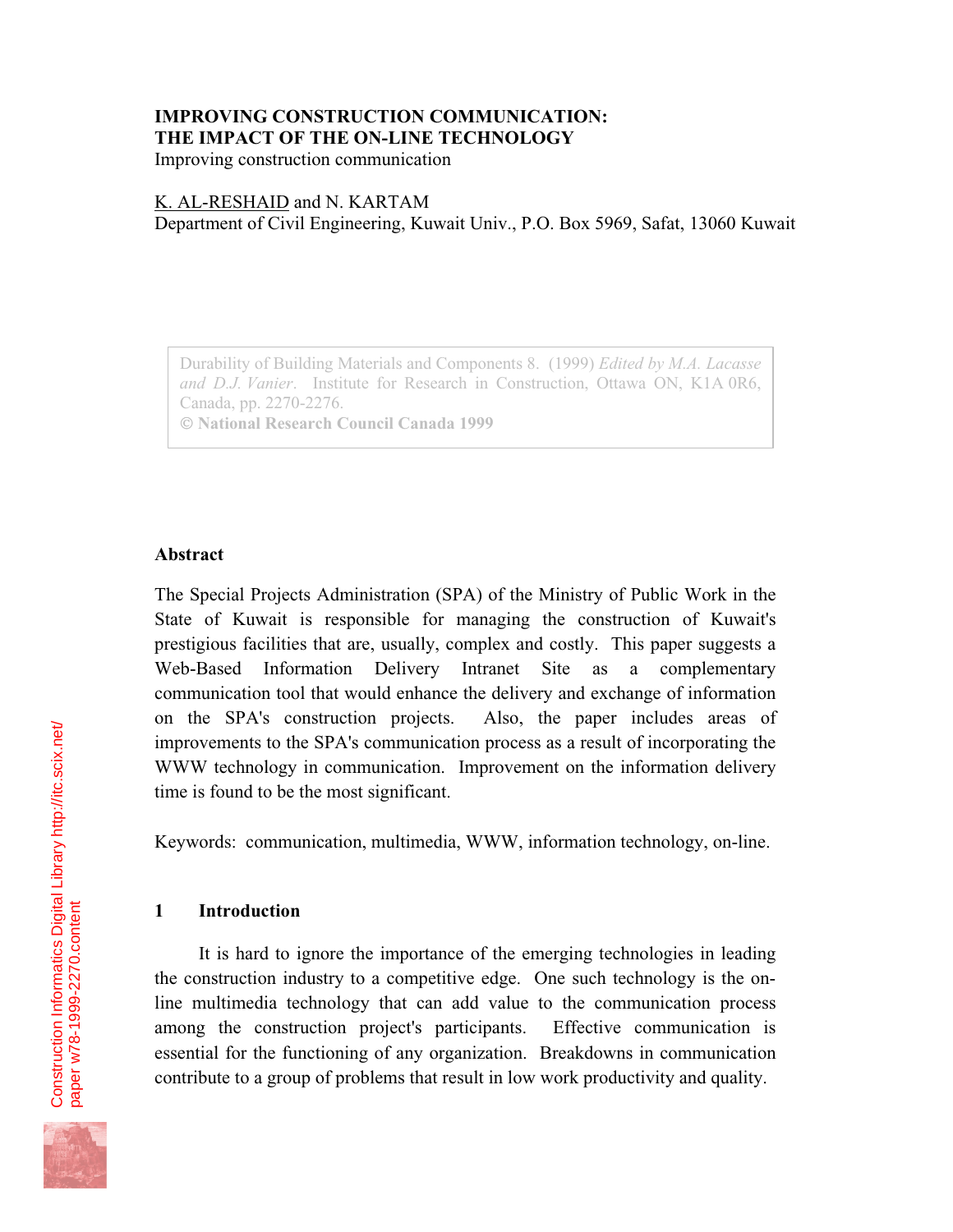The impact of the Internet on the construction industry is seen in the area of "Open Collaboration" that transcends time zones, national and organizational boundaries and even language [Brides 97]. The move toward more collaborative working within the construction industry is a welcome one given the numerous problems that have resulted from the industry's fragmentation and adversarial posture [Anumba and Evbuomwan 96]. The combination of HTML (Hyper Text Markup Language) based Web pages with Java Applets, CGI (Common Gateway Interface) Scripts, Databases, FTP (File Transfer Protocol), peripheral devices, and new data formats creates an endless universe of possibilities for collaborative engineering [Rojas 96].

The A/E/C firms in Kuwait need collaborative working environment through continually developing and improving its communication processes to achieve project objectives. Minor improvements in communication become, even, more important in managing large and complex construction projects. One of the major agencies in Kuwait that needs to continually improve its communication process is the Special Projects Administration (SPA) of the Public Works Ministry.

This research suggests a supporting tool to the current communication process used in the SPA. The supporting tool is an on-line Information Delivery and Exchange Site that would complement the oral and written communication channels of the (SPA) and constitute a basic Intranet environment. A general evaluation of the Web technology, through browsing web pages of different web sites around the world, one can extract the preliminary benefits that the Web Wide Web (WWW) technology can add to the SPA's communication process. It could reduce cost by reducing printed papers usage, phone and FAX charges, manpower doing secretarial work (calling, printing, mailing, etc.), postage costs, and information processing time. Also, the SPA, as an agent for public projects, can have access, and vice versa, to large international contractors and qualified bidders through WWW technology.

#### **2 Background**

The SPA manages large and prestige public construction projects; and therefore, little savings in time and/or cost, as a result of improved communication efficiency, can add up to be potential toward the end of the project. Examples of recent projects under this administration include the Amiri Diwan and the Kuwait University projects with total cost of KD 150 million and KD 220 million respectively.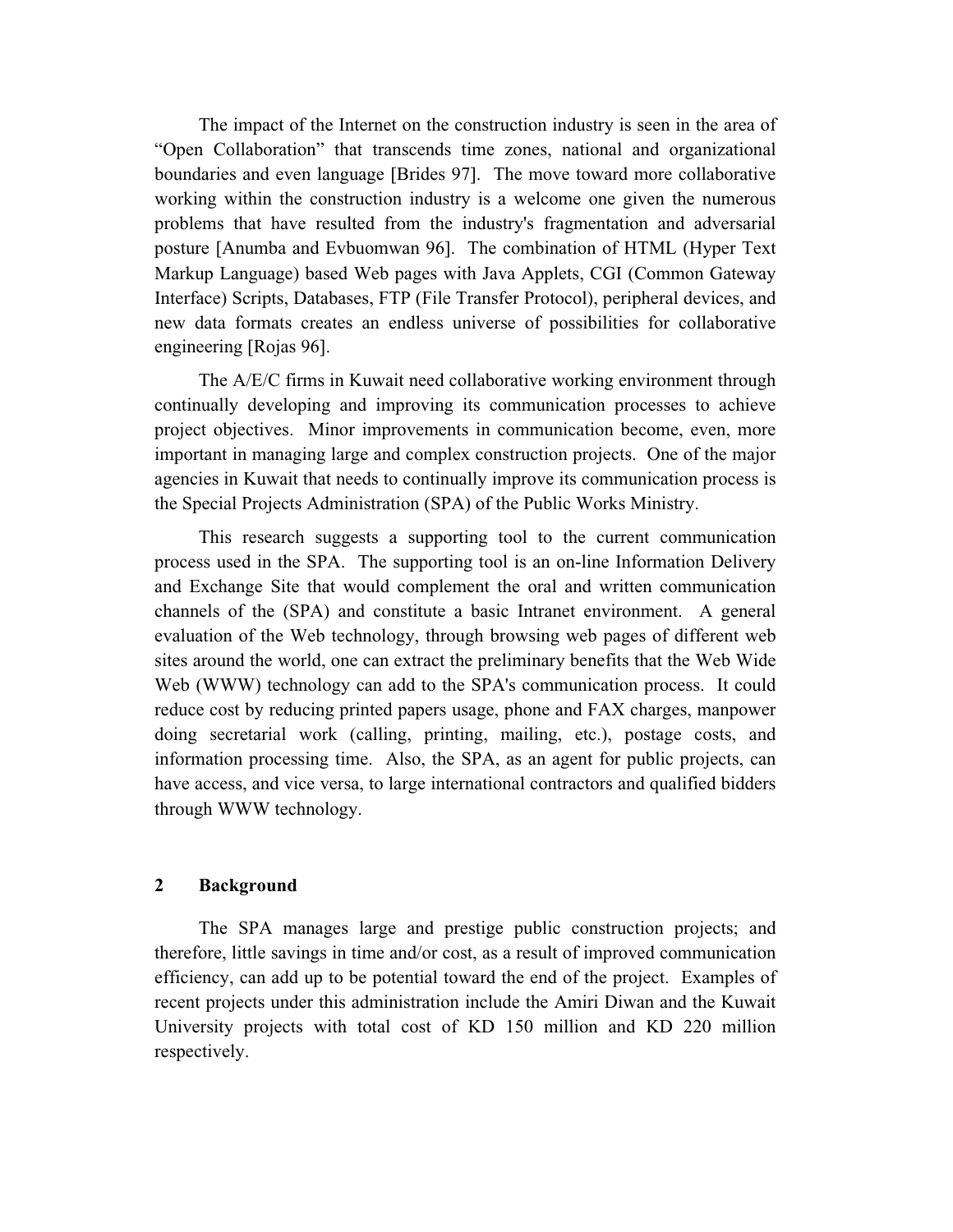The SPA's main communication processes consist of three types: face-toface meeting, telephone, and written communications. Written communication is the most formal in the SPA because it provides hard copies for storage and retrieval in case documented evidence is needed in the future. SPA's written communication channels, mainly, include letters and memorandums. Letters in the SPA, are used through out the project life cycle to document action, convey information, give instructions, and monitor work progress; whereas memorandums, short written forms and less formal then letters, are often used for documentation of communication or as a record action (SPA Reference Manual 1997).

While lines of authority are well defined in the SPA which makes communication easier, the administration is moving slowly in exploring new means to improve the communication efficiency and result in better productivity. New and advanced means of communication channels include: electronic mail, video conference, computer software (e.g., integrated databases), voice mailing, and the on-line WWW technology. There are many barriers to accepting and implementing new technologies in the SPA, one of which is the assumption that such technologies have high price tap, including the cost of training, for its benefits. Proving, to the SPA's decision makers, that such barriers are no longer so and that a lot of benefits can be gained from utilizing advanced technologies in communication would be an important step in the way of developing a technology strategy for the Kuwaiti construction industry.

## **3 Objectives**

This research implements and evaluates a new medium of communication as a means of improving the effectiveness of communication in the SPA. That new medium is a WWW based, and is best described as a Web-Site or a Web-Page. WWW is, basically, a scheme for using the electronic Internet to exchange information in hypermedia formats which is achieved through a web site or location that acts as its server.

This paper presents a Web-Based Information Delivery Site as a complementary communication tool that would enhance the delivery and exchange of information on the SPA's construction projects. Also, the paper includes areas of improvements to the SPA's communication process as a result of incorporating the WWW technology in communication. The www technology is a valid experimental area because it has not been tested before in the SPA, it is a current issue in Kuwait, and it holds a lot of promises.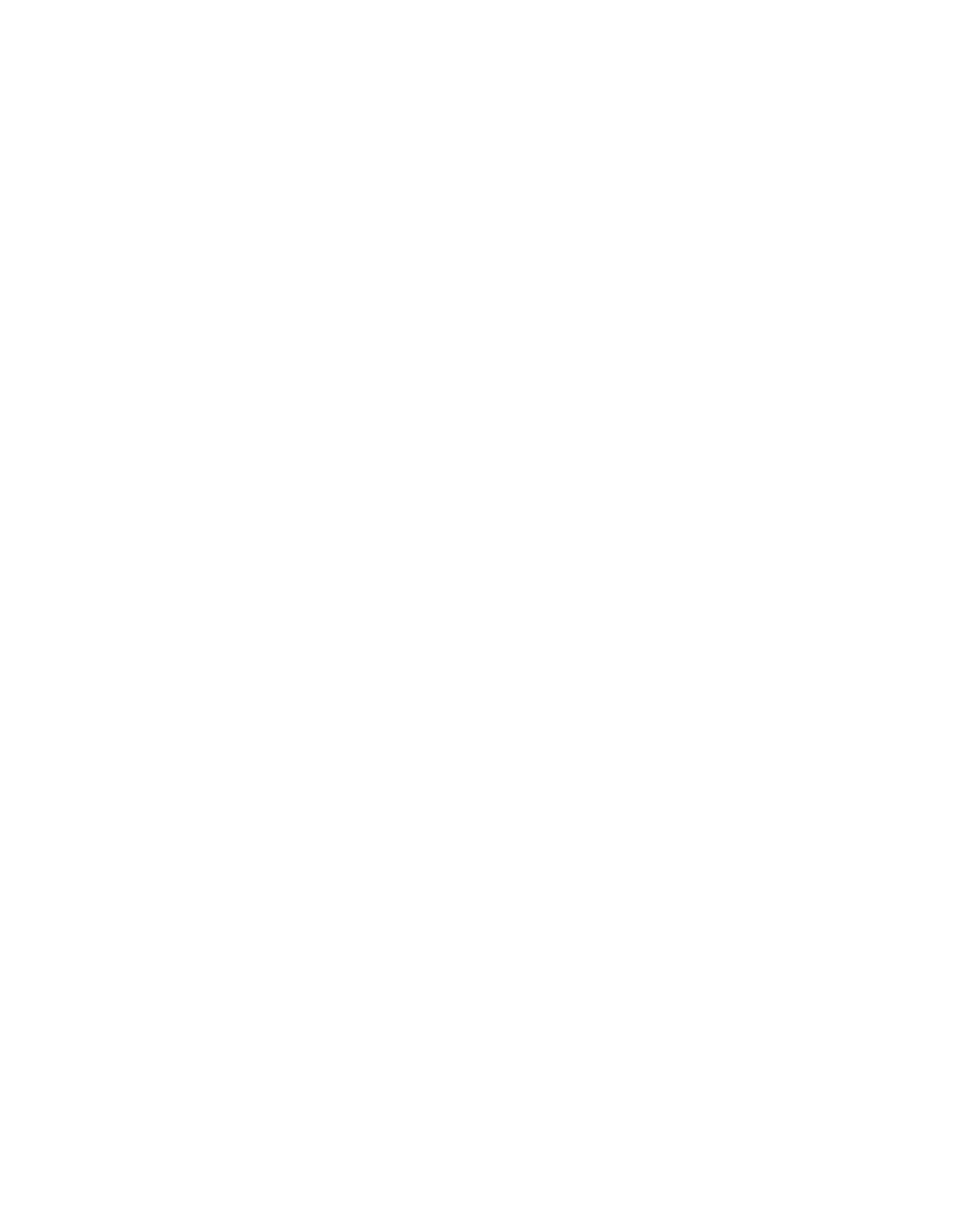## **4 Communication channels and facilities**

The electronic communication that has been implemented includes all types of communication necessary between the SPA and other main parties during all project stages. In the pre-design stage, the main parties are the owner, end user, Ministry of Planning, Audit Bureau, and Kuwait Municipality. In the design stage, two more parties (design consultants and MPW administrators) join the communication channels. In the tendering stage, two additional parties (the Central Tendering Committee and general contractor) join the team. In the construction stage, the supervision consultant joins the team.

The communication between the SPA and other project parties is extensive especially with the design consultant and the contractor. Generally, the A/E maintains open communication channel with SPA at all times. The contractor, on the other hand, has numerous obligations towards the SPA including:

- Temporary & mobilization works
- Daily construction reports
- Submittals and transmittals
- Project schedule approval and updates
- Material/equipment permit
- Request for subcontractor approval
- Progress meetings
- Payment certificates
- Provisional sum release order
- Variation order
- Substantial completion form
- Final completion certificate

The SPA Web media includes all project documents, especially the plans and specifications of projects. Communication facilities in a given project include memos, letters, and reports. Project reports are the main formal means by which project progress is communicated and recorded. As records, they are vital parts of the projects audit trail, so they must be prepared with all possible care. Project reports should:

- State clearly the current status of the project
- Compare actual achievements with planned target achievements
- Draw attention to critical issues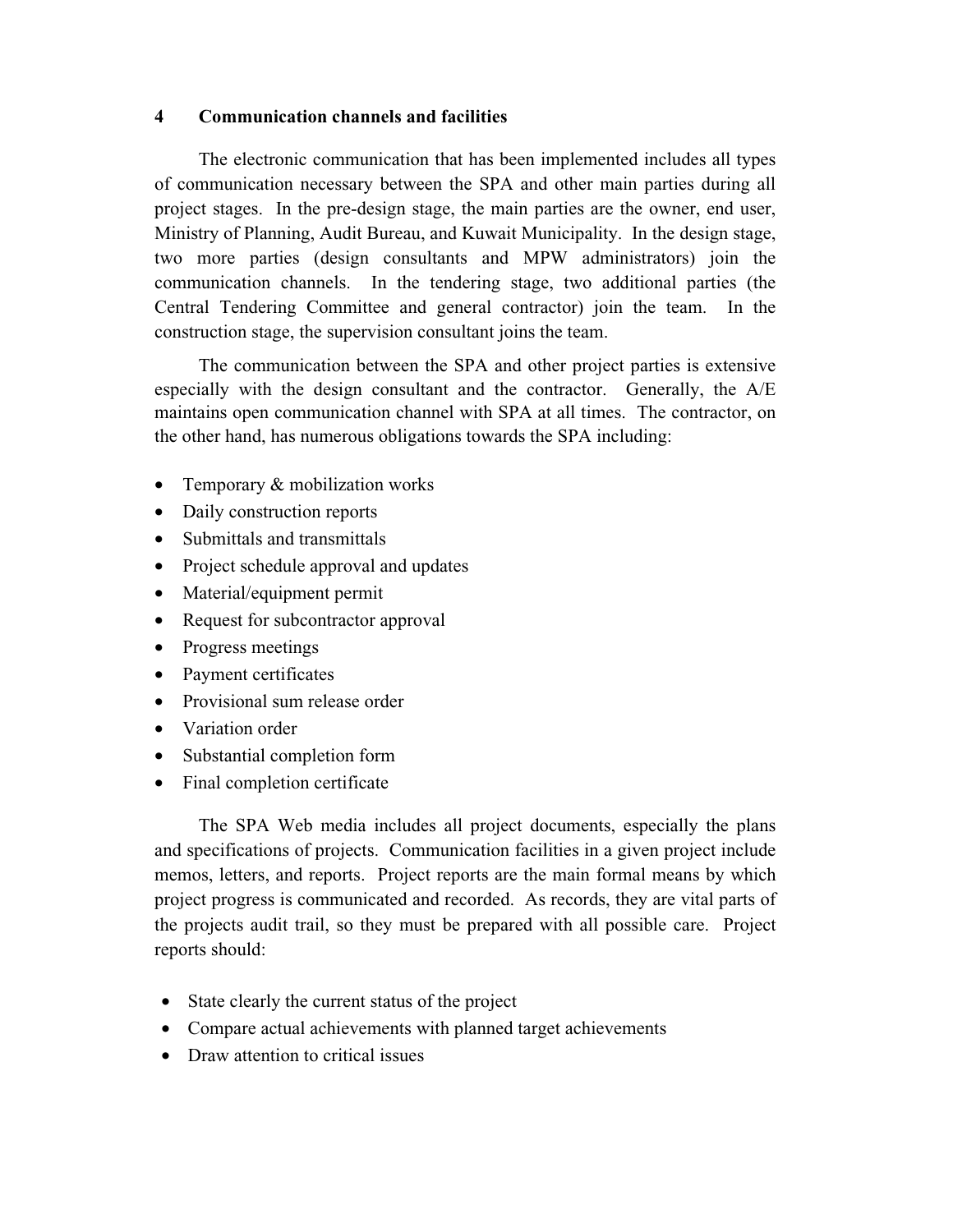- Identify problems and propose solutions
- Promote effective management and control

Project reports should preferably be based on 'exception' reporting, i.e., highlighting variations from the plan. This helps the reports to be concise and forward looking. Effective management and control needs timely action, so project reports must be produced regularly and promptly. It is usually better to have roughly accurate information quickly than to have precisely accurate information late. Consequently, posting project reports on the SPA-Web site is the fastest distribution method.

The main implementation reports are: a) progress reports, b) cost reports, c) earned value reports, and d) debrief reports [Kartam 99]. The latter type of reports provides the means of learning how to improve the management of future projects. By inputting such reports on the SPA-Web site, management at all levels can get advantage of Internet-based communication in receiving and commenting on project progress. This real-time communication provides an excellent opportunity for brain storming and overcoming difficulties in a proactive, rather than reactive, planning and control manner.

## **5 SPA web site**

Decreasing project life cycle and increasing cost of capital are compressing the time needed to design and construct complicated facilities within the SPA. At the same time, increasing technological complexity is shifting project control away from prime contractors towards specialized subcontractors. This is a trend, which suggests that the project management industry needs to consider the reengineering of how it processes and moves information among all concerned parties.

The SPA-Web site has given a new tool for reengineering the delivery of information on construction projects. This Internet-based tool allows geographically separated teams easy access to project specific information and documents, thereby streamlining traditional information flow. In an age of increasing complexity, such basic project Intranet can enhance communication and improve teamwork in the execution of rapidly developing construction projects.

As information changes, the server content can be easily updated with new or revised data. This flexible approach means that geographically remote project teams can access timely, consistent and accurate information without expensive typesetting, printing, distribution an mailing charges. The basic Intranet uses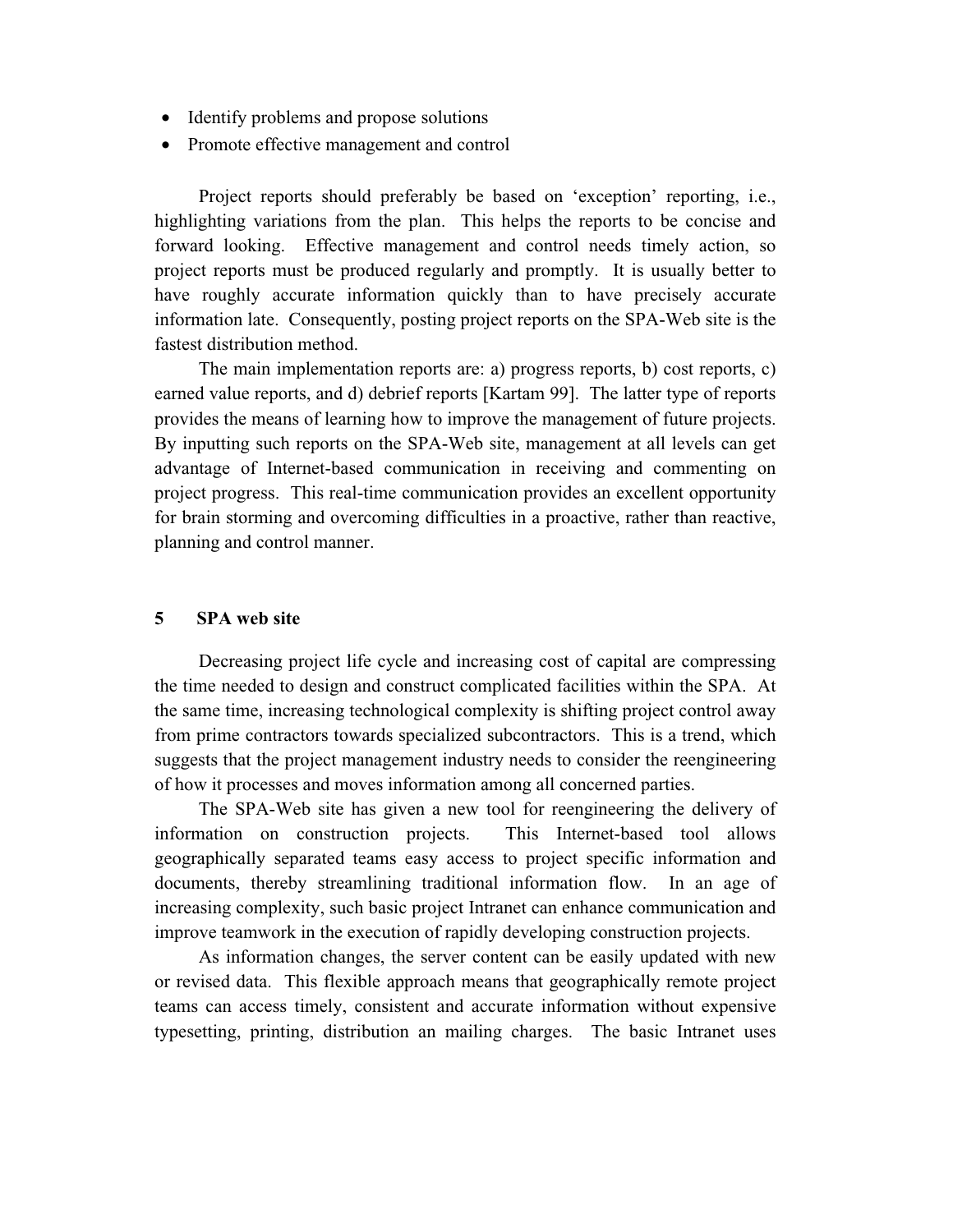information that does not change rapidly. This simplifies administration and publication and acts as the stepping stone for a larger Intranet system.

In the SPA, this Internet-based tool has shown promise as a cost-effective way to improve the delivery of information. Thus, it improves teamwork, streamlines project schedules and reduces litigation with the end result of providing the customer with increased project satisfaction.

## **6 Information security**

Because of the contractual nature of the construction business, many firms are afraid of losing control of the information they have developed. Fortunately, the open standards of Internet-based systems offer several ways to move and manipulate information. For example, a superintendent can use the browser to view the design files in a "read only" mode. Web-based applications such as Adobe's PDF format enable developers to publish documents that look just like the printed page. Similar to paper blueprints, this enables the user to look at the drawings and retrieve information, while leaving the control of the file with the original publisher. Given the increasing popularity of the Internet, most software applications are now being developed for Web publishing.

Webmasters can also set up servers to control access to specific parts of an Intranet. SPA-Web media is set up to allow public access to the project description and progress information, while restricting access to more sensitive parts of the web site. The project team has set up a matrix of access privileges to the project information.

# **7 Benefits**

In a distributed questionnaire to all individuals using the SPA-Web media, many benfits have been reported including:

- Improve information accuracy and accessibility
- Enhance communications and teamwork between disparate teams
- Eliminate redundant files
- Eliminate multiple data entry tasks
- Provide multi-locations access to information
- Eliminate departmental and organizational ownership of information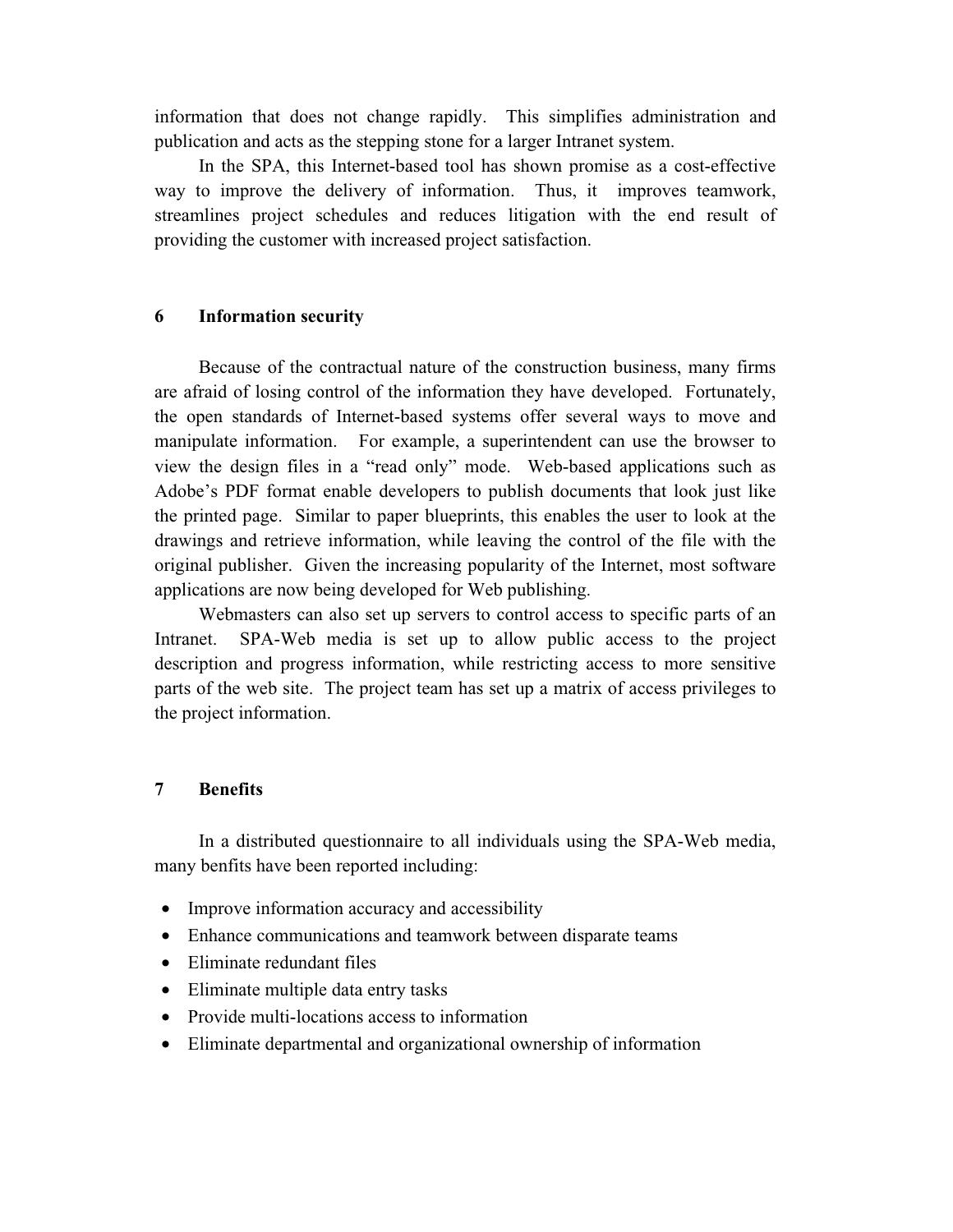- Improve process efficiency since communication uses less time & fewer resources
- Improve customer/ supplier relations
- Reduce dependency on paper based information
- Obtain accurate and timely reporting
- **8 Findings and conclusions**

Good communication is critical in achieving better cooperation and coordination across organizations in the business world. In construction the project team consisting of the owner, contractors, designers, and other parties all need to work together to achieve common goals. The project team needs to communicate over the life cycle of the project efficiently (i.e., with minimum time and resources) and effectively (i.e., different parties receive same interpretation).

Using the SPA-Web media, the communication efficiency between the SPA and the A/E and the contractors is improved significantly with a reported time saving of more than 80%. In addition, the communication effectiveness is improved by minmizing any misunderstanding or misinterpretation by the different parties. The SPA-Web media also reduced the indirect cost by saving paper usage, phone and fax charge, postal cost and information processing time. Perhaps, most important result is the reduction of claims resulting from delay in receiving information and misinterpretation. This new media speeds up information delivery, improves information accuracy and contributes to the total value management of construction projects.

## **9 Acknowledgement**

The authors gratefully acknowledge the financial support for this research project from Kuwait University, Research Administration, Grant # EV-118.

#### **10 References**

- Anumba, C.J. and Evbuomwan, N.F. (1997) "Collaborative working in construction — The need for effective communication protocols," *Proc. of Computing In Civil Engineering Congress*, ASCE, 89-96.
- Bridges, Alan H. (1997). "Implications of the Internet for the construction industry", *Automation in Construction* 6, Elsevier Science, 45-49.
- Kartam, N. (1999). "MIS for Construction", *Kuwait J. of Science and Engineering*, Kuwait.
- MPW, (1997). *SPA Manual*. Ministry of Public Works (MPW), Kuwait.